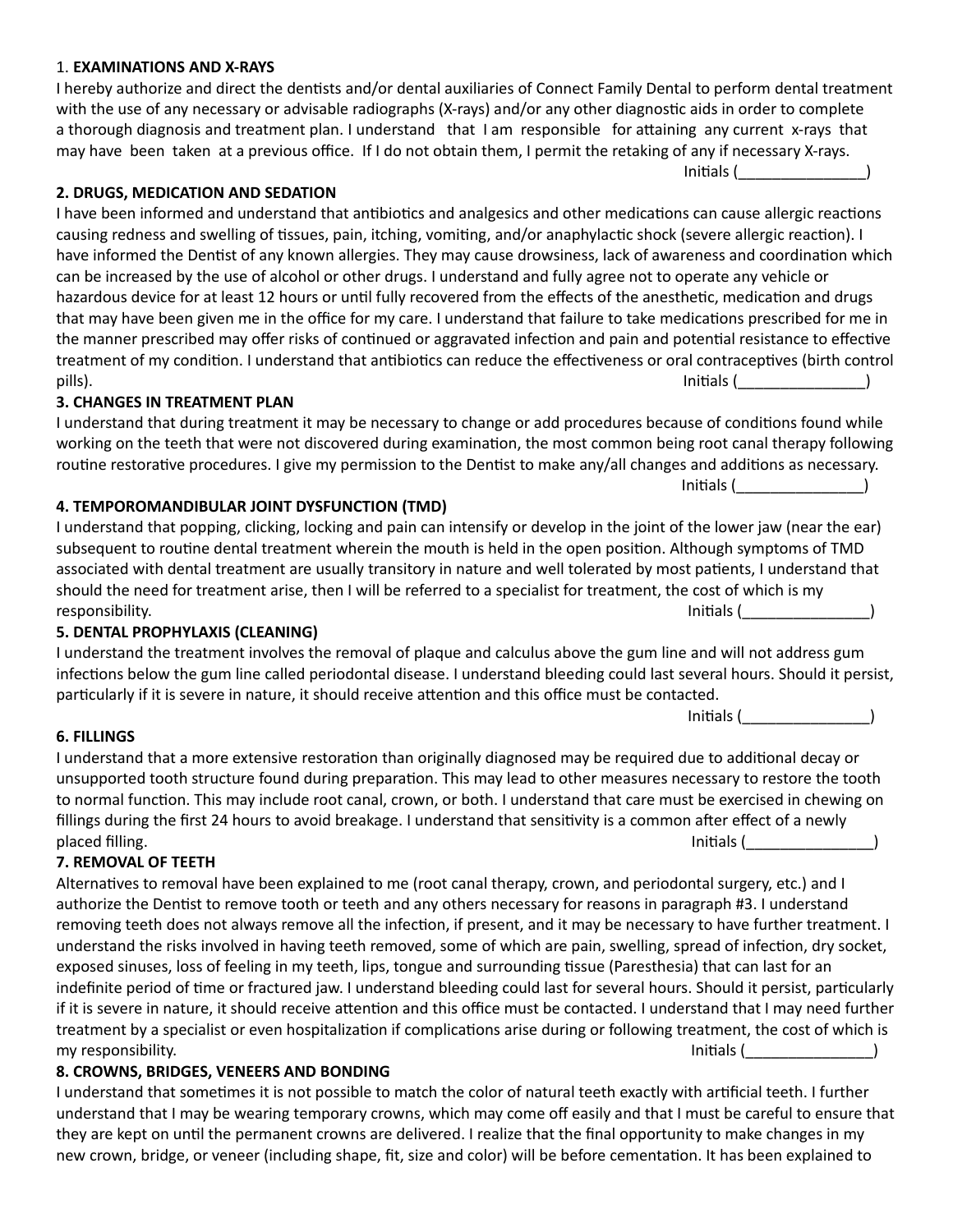me that, in a very few cases, cosmetic procedures or crown may result in the need for future root canal treatment, which cannot always be predicted or anticipated. I understand that cosmetic procedures may affect tooth surfaces and may require modification of daily cleaning procedures. It is also my responsibility to return for permanent cementation within 20 days after tooth preparation. Excessive delays may allow for decay, tooth movement, gum disease, and/or bite problems. This may necessitate a remake of the crown, bridge, or veneer. I understand there will be additional charges for remakes or other treatment due to my delaying permanent cementation. I understand that crown can wear off biting surface of opposing teeth causing reducing size of tooth/teeth. I also understand that after crown placement there is always a chance that tooth structure inside crown or crown itself can get fractured and might need replacement of crown or removal of tooth/teeth. Initials(

# **9. DENTURES - COMPLETE OR PARTIAL**

I realize that full or partial dentures are artificial, constructed of plastic, metal, and/or porcelain. The problems of wearing those appliances have been explained to me including looseness, soreness, and possible breakage. I realize the final opportunity to make changes in my new denture (including shape, fit, size, placement, and color) will be the "teeth in wax" try-in visit. Immediate dentures (placement of dentures immediately after extractions) may be uncomfortable at first. Immediate dentures may require several adjustments and relines. A permanent reline or a second set of dentures will be necessary later. This is not included in the initial denture fee. I understand that most dentures require relining approximately three to twelve months after initial placement. The cost for this procedure is not included in the initial denture fee. I understand that it is my responsibility to return for delivery of dentures. I understand that failure to keep delivery appointments may result in poorly fitted dentures. If a remake is required due to my delay of more than 30 days, there will be additional charges. The second state of the second state of the second state of the second state o

# **10. ENDODONTIC TREATMENT (ROOT CANAL)**

I realize there is no guarantee that root canal treatment will save my tooth, that complications can occur from the treatment, and that occasionally, canal material may extend through the root tip which does not necessarily affect the success of the treatment. The tooth may be sensitive during treatment and even remain tender for a time after treatment. Hard to detect root fracture is one of the main reasons root canals fail. Since teeth with root canals are more brittle than other teeth, a crown is necessary to strengthen and preserve the tooth. I understand that endodontic files and reamers are very fine instruments and stresses can cause them to separate during use. I understand that occasionally additional surgical procedures may be necessary following root canal treatment (Apicoectomy). I understand that the tooth may be lost in spite of all efforts to save it. The initials of the state of the state of the s

## **11. PERIODONTAL TREATMENT**

I understand that I have a serious condition causing gum inflammation and/or bone loss, and that it can lead to the loss of my teeth and/or negative systemic conditions (including uncontrolled diabetes, heart disease, and pre-term labor, etc.). Alternative treatment plans have been explained to me, including non-surgical therapy, antibiotic/antimicrobial treatment, gum surgery, and/or extractions. I understand the success of any treatment depends in part on my efforts to brush and floss daily, receive regular therapeutic cleanings as directed, follow a healthy diet, avoid tobacco products and follow other recommendations. I understand bleeding could last for several hours. Should it persist, particularly if it is severe in nature, it should receive attention and this office must be contacted. I understand that periodontal disease may have a future adverse effect on the long-term success of dental restoration work. Initials ( and initials (  $\qquad \qquad$  )

CONSENT:I understand that dentistry is not an exact science, therefore: reputable practitioners cannot properly guarantee results. I acknowledge that no guarantee or assurance as been made by anyone regarding the dental treatment which I have requested and authorize. I understand that each Dentist is an individual practitioner and is individually responsible for the dental care rendered to me. I also understand that no other Dentist other than the treating Dentist is responsible for my dental treatment.

| Signature:                                       | Date: |  |
|--------------------------------------------------|-------|--|
| Parent/Guardian/Patient Representative Signature | Date: |  |
| Dentist Signature:                               | Date: |  |